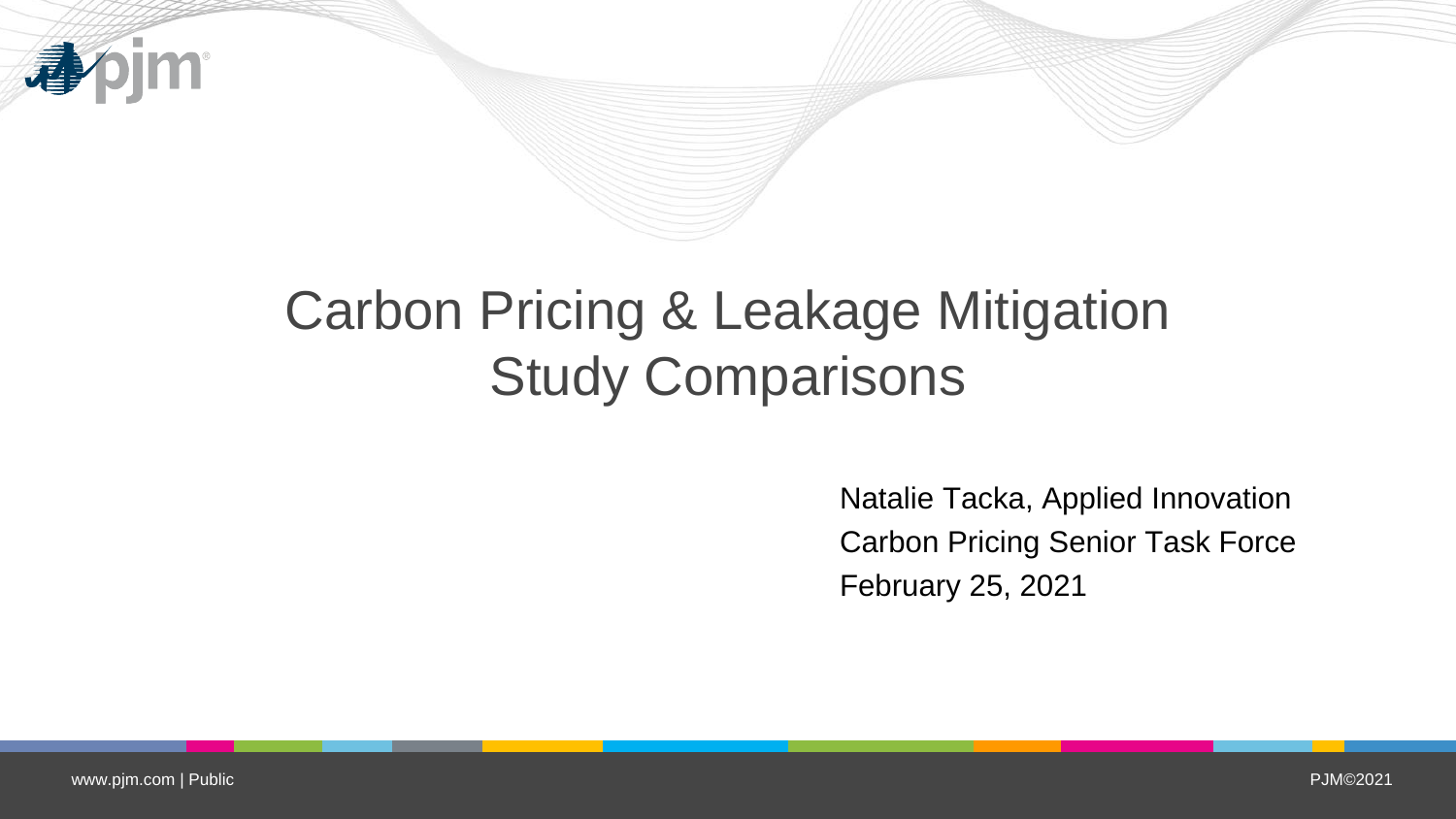

- - Provide additional context for modeling impacts of carbon pricing & leakage mitigation mechanisms
	- Compare:
		- Key Study Questions
		- Modeling of Carbon Pricing
		- Modeling of Leakage Mitigation
		- Key Findings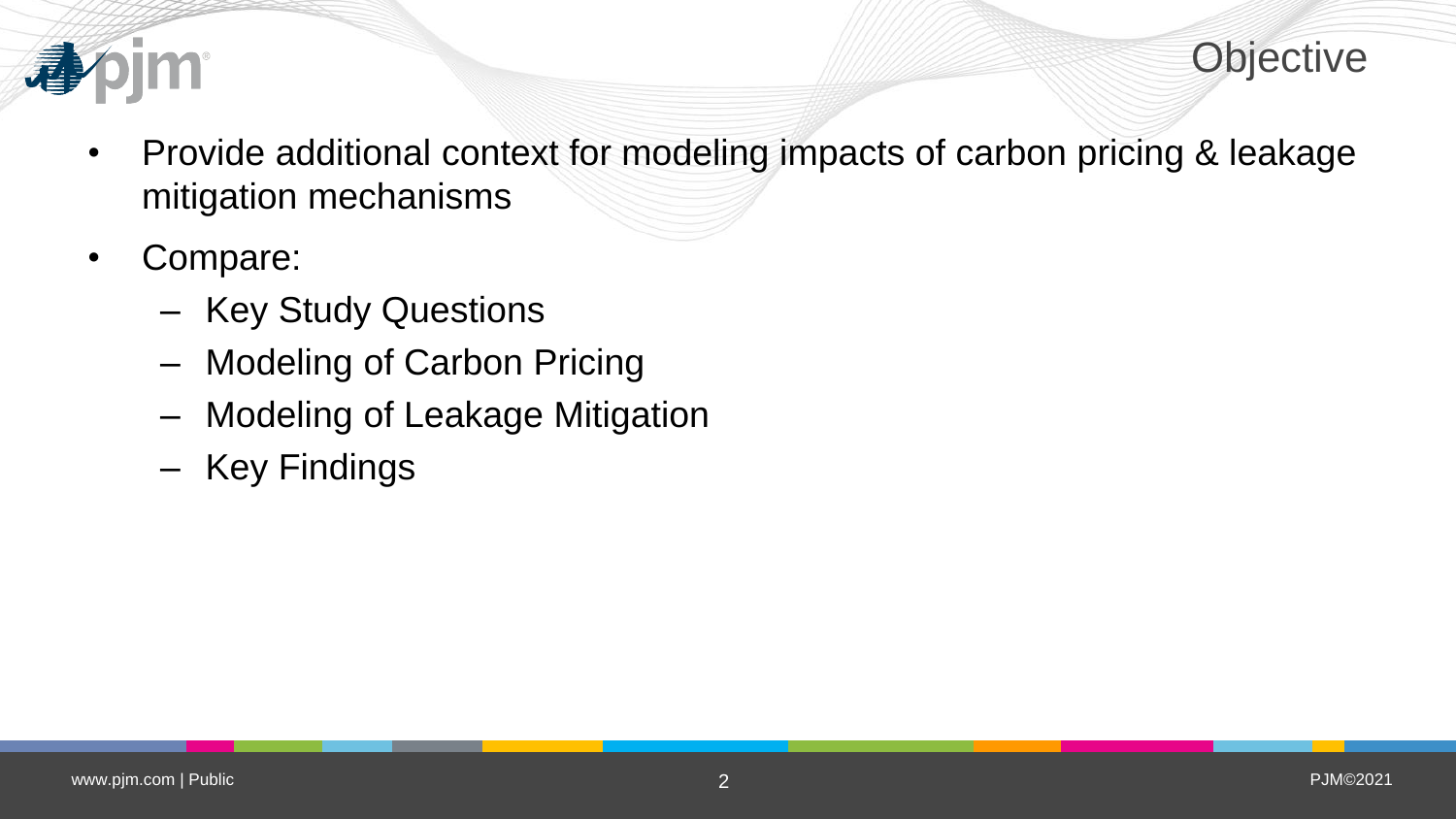

### Recent Studies & Analysis\*

#### Presented at CPSTF:

- PJM: [Study of Carbon Pricing & Leakage Mitigation Mechanisms](https://www.pjm.com/-/media/committees-groups/task-forces/cpstf/postings/carbon-study-assumptions-overview.ashx)
- MJB&A / EDF: [Carbon Pricing Modeling](https://www.pjm.com/-/media/committees-groups/task-forces/cpstf/20191024/20191024-item-06-carbon-pricing-modeling.ashx)
- Monitoring Analytics: [Carbon Pricing in PJM](https://www.pjm.com/-/media/committees-groups/task-forces/cpstf/2020/20200519/20200519-item-04c-monitoring-analytics.ashx)
- Exelon: [Using Energy Markets to Enhance RGGI, RTO Leakage Mitigation for Carbon Reduction](https://www.pjm.com/-/media/committees-groups/task-forces/cpstf/2020/20200519/20200519-item-04d-exelon-using-energy-markets-to-enhance-rggi.ashx)
- Vistra Energy: [Regional Carbon Pricing as Leakage Mitigation for Subregional](https://www.pjm.com/-/media/committees-groups/task-forces/cpstf/2020/20201027/20201027-item-03a-vistra.ashx) Carbon Pricing
- E3 / EPSA: [Least Cost Carbon Reduction Policies in PJM](https://www.pjm.com/-/media/committees-groups/task-forces/cpstf/2020/20201208/20201208-item-03a-e3-least-cost-carbon-reduction-policies-in-pjm-presentation.ashx)

Additional:

- ICF / VA DEQ: [Virginia Greenhouse Gas Rule](https://www.rggi.org/program-overview-and-design/new-participation)
- ICF / PA DEP: [Pennsylvania RGGI Modeling Report](https://files.dep.state.pa.us/Air/AirQuality/AQPortalFiles/RGGI/PA_RGGI_Modeling_Report.pdf)
- Resources for the Future (RFF):
	- [State Policy Options to Price Carbon from Electricity](https://www.rff.org/publications/reports/state-policy-options-price-carbon-electricity/)
	- [Options for Issuing Emissions Allowances in a Pennsylvania Carbon Pricing Policy](https://www.rff.org/publications/issue-briefs/options-issuing-emissions-allowances-pennsylvania-carbon-pricing-policy/)
- \* This is not intended to be a complete list of studies on this topic. Each study included in the comparison focuses on the PJM region.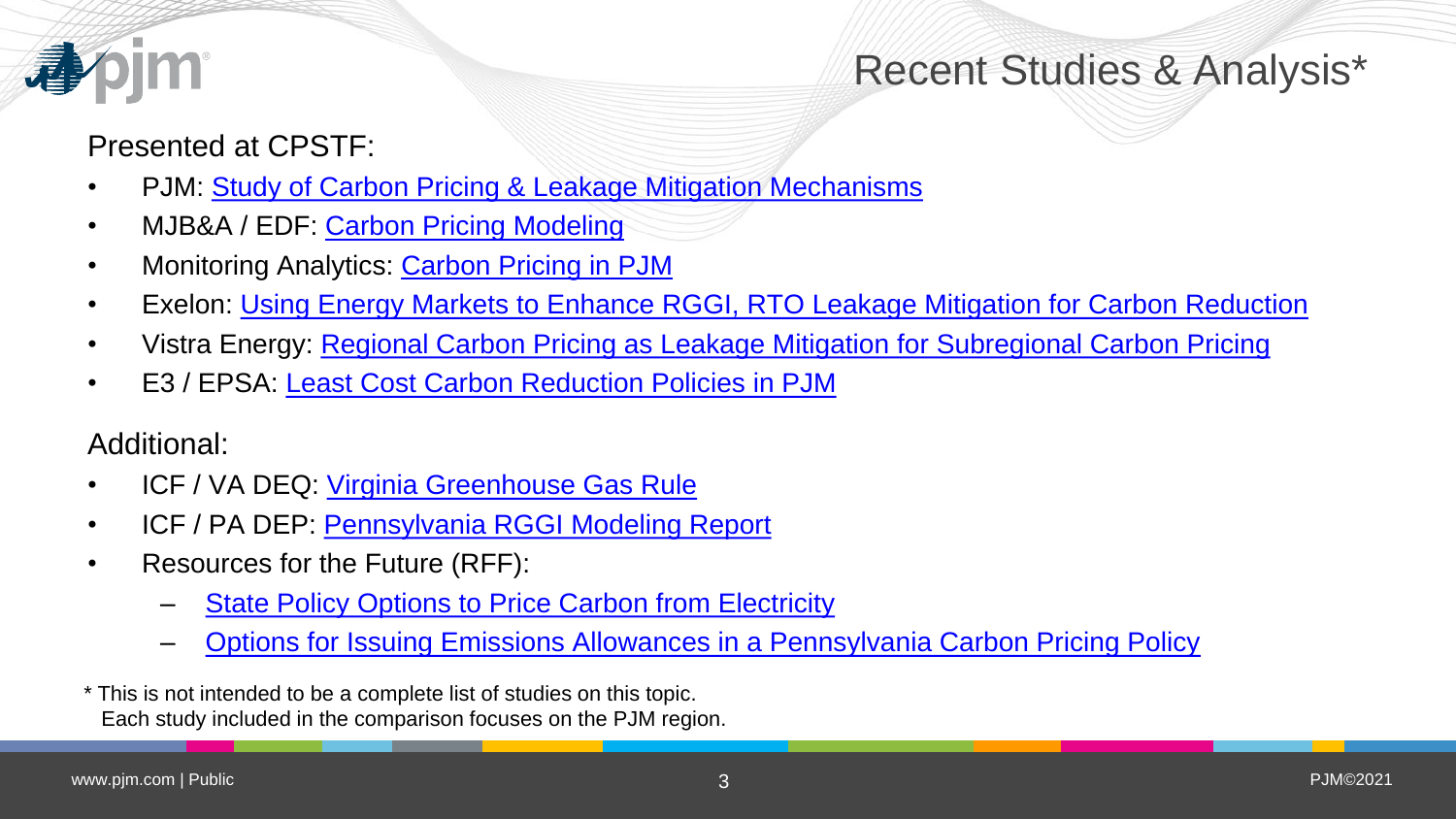

## Key Study Questions

| <b>PJM</b>                            | Impact of carbon prices and leakage mitigation via border adjustment constraints applied in different regions of PJM<br>on generation dispatch, emissions, LMP & system production cost.                                                                                                                                                                                                            |  |
|---------------------------------------|-----------------------------------------------------------------------------------------------------------------------------------------------------------------------------------------------------------------------------------------------------------------------------------------------------------------------------------------------------------------------------------------------------|--|
| EDF / MJB&A                           | Impact of various RGGI state, emissions budget, allowance payment, leakage mitigation, and ZEC payment<br>scenarios on $CO2$ emissions, generation mix, electricity flows, allowance prices, and system costs.                                                                                                                                                                                      |  |
| <b>Monitoring</b><br><b>Analytics</b> | Impact of carbon prices on short run marginal cost and LMP. Comparison of carbon allowance revenue to RPS costs.                                                                                                                                                                                                                                                                                    |  |
| <b>Exelon</b>                         | Impact of leakage mitigation on RGGI.                                                                                                                                                                                                                                                                                                                                                               |  |
| <b>Vistra</b>                         | Would addressing leakage via a mechanism mimicking regional carbon pricing insulate Non-RGGI states from<br>impacts of sub-regional carbon pricing on consumer cost (increased energy, ZEC payments)?                                                                                                                                                                                               |  |
| E3/EPSA                               | Implications of carbon reduction policy options in PJM, and least cost resource portfolios and hourly system dispatch<br>under each policy. What are the resource portfolio needs, resulting system costs, and associated system emissions?                                                                                                                                                         |  |
| <b>ICF / VA DEQ</b>                   | Impact of proposed RGGI cap on generation and emissions of covered sources, and cost to VA consumers.                                                                                                                                                                                                                                                                                               |  |
| <b>ICF / PA DEP</b>                   | Impact of joining RGGI on PA power sector and overall economy with and without investing RGGI proceeds.                                                                                                                                                                                                                                                                                             |  |
| <b>RFF</b>                            | Impact of state-only, regional and RGGI linking. Impact of policy options such as a declining cap, cost<br>$\bullet$<br>containment and investment of allowance proceeds on results.<br>Impact of allowance allocation methodology for a PA carbon cap linked with RGGI: Compared distribution of<br>$\bullet$<br>allowance value to general fund, electricity consumers and electricity producers. |  |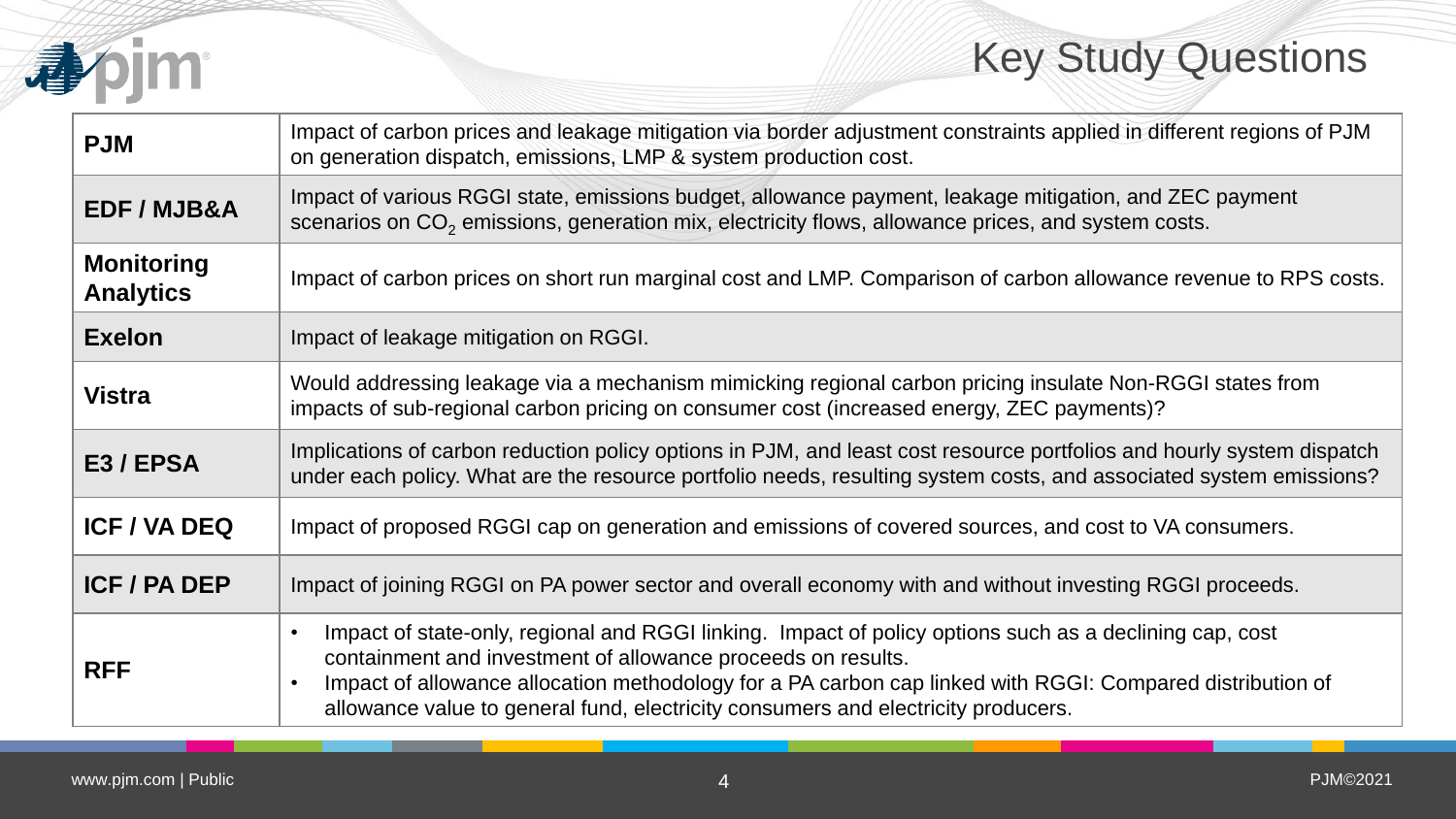

### Modeling of Carbon Pricing

#### **Carbon Price Carbon Cap Carbon Price**

| <b>PJM</b>                            | Applied carbon prices sub-regionally & regionally. Modeled low & high RGGI price points based on RGGI ECR<br>(\$6.87/ton) & CCR (\$14.88/ton). High carbon prices sensitivities included (\$25/ton & \$50/ton).                                                                                      |  |
|---------------------------------------|------------------------------------------------------------------------------------------------------------------------------------------------------------------------------------------------------------------------------------------------------------------------------------------------------|--|
| <b>EDF/MJB&amp;A</b>                  | Cap and trade system with emission budget levels for a RGGI/RGGI-like trajectory and a deep decarbonization<br>trajectory, applied sub-regionally. Scenarios with unlimited allowance trading within capped region & in-state only<br>allowance trading in certain states.                           |  |
| <b>Monitoring</b><br><b>Analytics</b> | Regionally applied carbon pricing (\$5, \$10, \$15 per ton) on the marginal units' offer prices to estimate impact on LMP<br>(not based on a counterfactual redispatch of the system). Analyzed carbon price implied by REC and SREC prices.                                                         |  |
| <b>Exelon</b>                         | All RGGI generators have carbon costs built into their bids; non-RGGI generators do not.                                                                                                                                                                                                             |  |
| <b>Vistra</b>                         | Regional and sub-regional carbon prices.                                                                                                                                                                                                                                                             |  |
| E3 / EPSA                             | Represented RGGI via carbon prices starting at today's price of around \$6/tonne and escalated annually at same 7%<br>escalator as "soft cap."                                                                                                                                                       |  |
| <b>ICF / VA DEQ</b>                   | Cap and trade scenarios with and without VA participation in RGGI.                                                                                                                                                                                                                                   |  |
| <b>ICF / PA DEP</b>                   | Cap and trade scenarios with and without PA participation in RGGI. Policy scenarios for investment of allowance<br>revenues.                                                                                                                                                                         |  |
| <b>RFF</b>                            | Cap and trade assuming elements of the RGGI 2016 Program Review (completed in 2017) effective in 2021 are fully<br>implemented (caps, ECR, CCR). Policy scenarios varied by allowance allocation approach, linkage of additional states<br>to RGGI, and addition of a renewable technology standard. |  |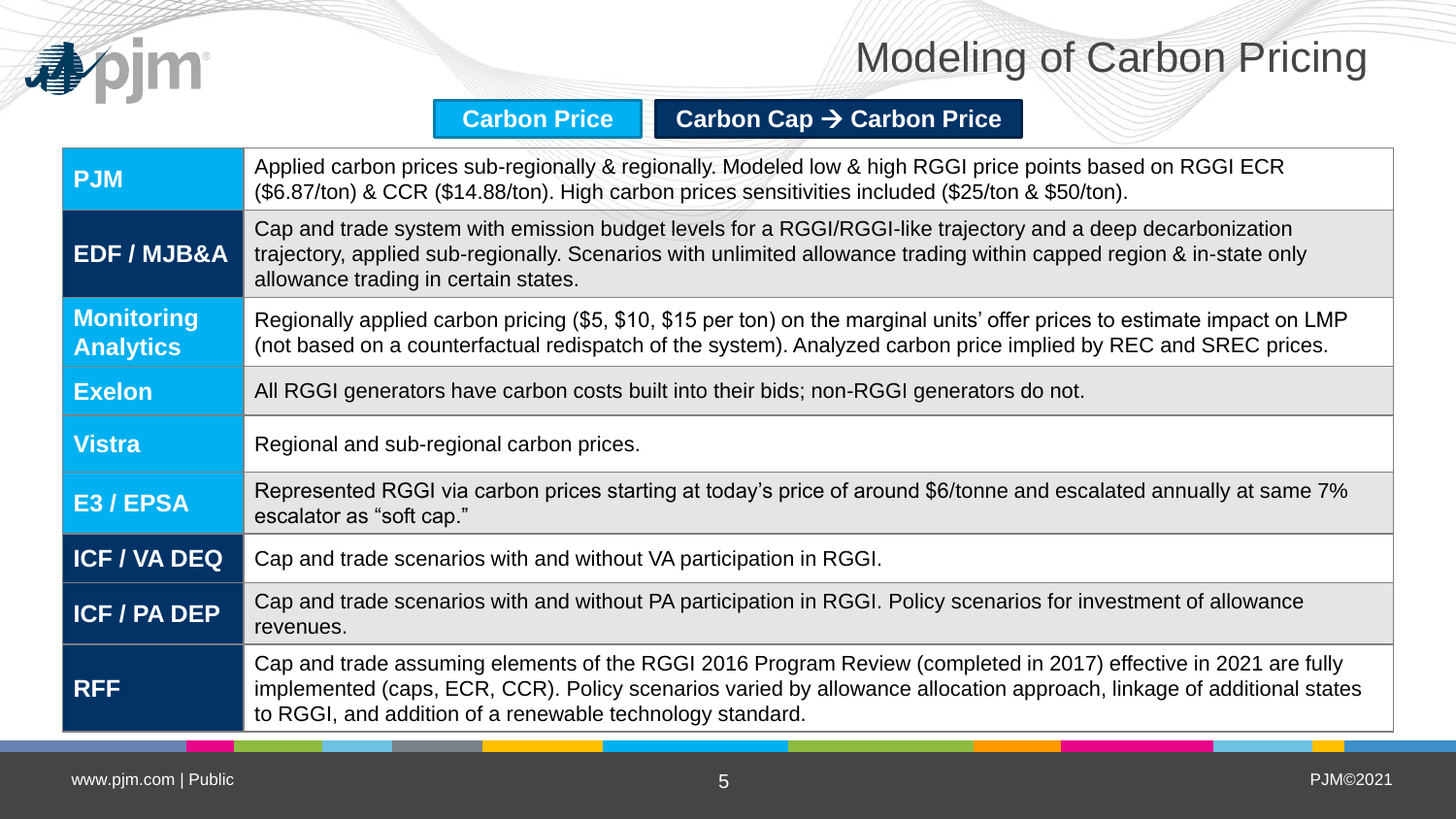

## Modeling of Leakage Mitigation

#### **Leakage Mitigation | No Leakage Mitigation**

| <b>PJM</b>                            | Border adjustment constraints within security constrained economic dispatch. Scenarios with a one-way border<br>adjustment account for impacts of carbon price transfers in to the carbon pricing region. Scenarios with a two-way border<br>adjustment account for impacts of carbon price transfers in to the carbon pricing region and transfers from the carbon<br>pricing region. |  |
|---------------------------------------|----------------------------------------------------------------------------------------------------------------------------------------------------------------------------------------------------------------------------------------------------------------------------------------------------------------------------------------------------------------------------------------|--|
| EDF/<br><b>MJB&amp;A</b>              | Leakage mitigation via reducing a state or region emissions allowance cap by the amount of emissions tagged to<br>importing generation. Variations: No leakage mitigation, applied to entire capped area, or applied to selected states only.                                                                                                                                          |  |
| <b>Monitoring</b><br><b>Analytics</b> | <b>None</b>                                                                                                                                                                                                                                                                                                                                                                            |  |
| <b>Exelon</b>                         | Border adjustments similar to NYISO proposal: Add carbon cost to electricity flowing from non-RGGI to RGGI within<br>PJM. Did not remove carbon cost from exported electricity from RGGI states as generation maintains compliance<br>obligation under RGGI regardless of where load is served.                                                                                        |  |
| <b>Vistra</b>                         | Regional carbon pricing approach in which all generators subject to emission-based compliance cost; if they don't<br>actually face the cost then the design isn't incentive-compatible (resources will adjust offers to get around it). Results in a<br>pool of Non-RGGI generator compliance payments.                                                                                |  |
| E3 / EPSA                             | <b>None</b>                                                                                                                                                                                                                                                                                                                                                                            |  |
| <b>ICF / VA DEQ</b>                   | <b>None</b>                                                                                                                                                                                                                                                                                                                                                                            |  |
| <b>ICF / PA DEP</b>                   | Allowance allocation, revenue investment in energy efficiency, clean & renewable energy, GHG abatement, direct bill<br>assistance, and PA general fund.                                                                                                                                                                                                                                |  |
| <b>RFF</b>                            | Allowance allocation, revenue investment. Compared output-based vs energy efficiency / retail rate relief.                                                                                                                                                                                                                                                                             |  |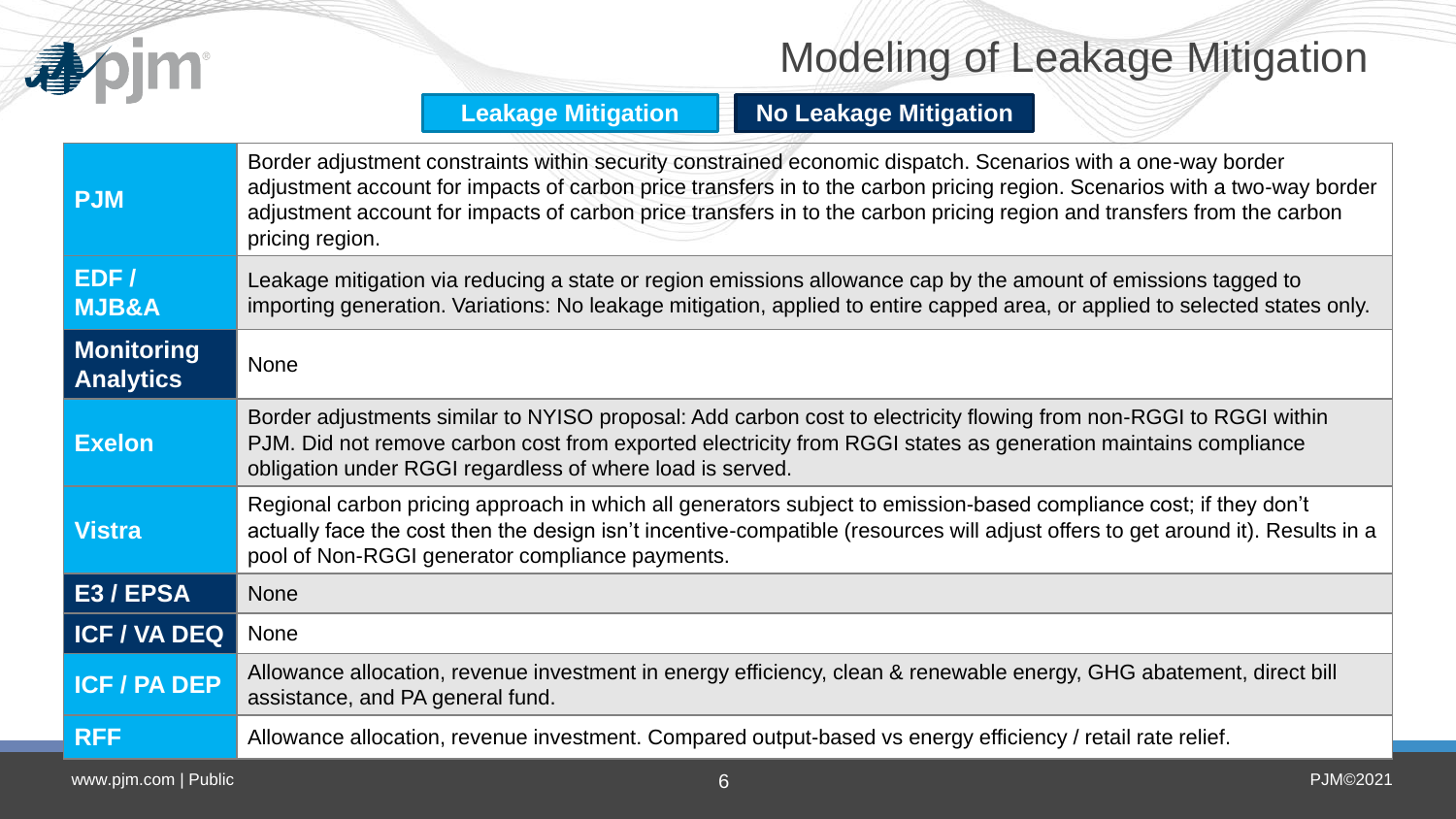## Key Findings

|                          |                                                                                                                                                                                                                                                                                                                                                                                                                                                                                                                                                     | <b>Key Findings</b>                                                                                                                                                                                                                                                                                                                                                                                                                                                                                                                                                                                                                                                                                                                                     |  |
|--------------------------|-----------------------------------------------------------------------------------------------------------------------------------------------------------------------------------------------------------------------------------------------------------------------------------------------------------------------------------------------------------------------------------------------------------------------------------------------------------------------------------------------------------------------------------------------------|---------------------------------------------------------------------------------------------------------------------------------------------------------------------------------------------------------------------------------------------------------------------------------------------------------------------------------------------------------------------------------------------------------------------------------------------------------------------------------------------------------------------------------------------------------------------------------------------------------------------------------------------------------------------------------------------------------------------------------------------------------|--|
|                          | <b>Carbon Pricing</b>                                                                                                                                                                                                                                                                                                                                                                                                                                                                                                                               | <b>Leakage Mitigation</b>                                                                                                                                                                                                                                                                                                                                                                                                                                                                                                                                                                                                                                                                                                                               |  |
| <b>PJM</b>               | Shifts in generation production from carbon price sub-region to rest<br>of RTO. Emitting resources impacted by shifts are driven by<br>generation mixes of each sub-region.<br>Emissions decrease in carbon price sub-region, increase in rest of<br>RTO. Net RTO impact based on states included in carbon price sub-<br>region. The more emitting generation in the carbon price sub-region,<br>the larger the net RTO emissions reductions.<br>• LMPs & system production cost increase in sub-regional and<br>regional carbon pricing scenarios | Border adjustments result in generation shifts from rest of RTO to the carbon<br>price sub-region. Net RTO emissions vary based on states in carbon price sub-<br>region.<br>Resource shuffling contributes to smaller shift observed with one-way border<br>adjustment: Resources with zero / low carbon emissions are associated with<br>transfers into carbon price sub-region while resources with high emissions are<br>not, and not exposed import cost.<br>Two-way border adjustment scenarios mirror counterfactual scenarios with no<br>carbon price.<br>Decrease in LMP & system production cost. Larger decrease with two-way<br>border adjustment than one-way border adjustment, which saw small not no<br>decrease depending on scenario. |  |
| EDF/<br><b>MJB&amp;A</b> | • Allowance prices remain low through 2030 under most RGGI<br>consistent trajectories<br>• Linking with RGGI helps achieve states' environmental objectives<br>and supports existing nuclear fleet.<br>• Nuclear and gas-fired generation output levels are highly sensitive to<br>capped area, cap trajectory, and leakage mitigation measure. Coal<br>output declines in all scenarios.<br>• All scenarios result in positive net emission reduction.                                                                                             | Effective leakage mitigation and more ambitious emission caps (in line with deep<br>decarbonization trajectories) provide benefits for the existing nuclear fleet and<br>support solar new builds.<br>• Leakage mitigation results in lower overall emission (larger "leakage mitigated"<br>areas produce greater reductions).                                                                                                                                                                                                                                                                                                                                                                                                                          |  |
| <b>Exelon</b>            | RGGI is a proven model for aligning state carbon reduction goals with<br>the efficiency of RTO markets. Leakage undermines use of energy<br>markets for desired emissions reductions from electricity generation.                                                                                                                                                                                                                                                                                                                                   | Border adjustments preserve efficiencies of regional energy markets, preserve state<br>policy choices and reduce emissions regionwide.                                                                                                                                                                                                                                                                                                                                                                                                                                                                                                                                                                                                                  |  |
| <b>Vistra</b>            | Leakage impedes subregional carbon pricing from achieving<br>meaningful emissions reductions.<br>Regional carbon pricing would achieve significant emissions<br>reductions at the same carbon price.                                                                                                                                                                                                                                                                                                                                                | • Non-RGGI states would accumulate pool of compliance revenues. Regional<br>Carbon Pricing would shift some generation back to RGGI states, and increase<br>RGGI allowance revenues. Incremental revenues can cover increased costs to<br>Non-RGGI customers.<br>• Nuclear resources (in RGGI and Non-RGGI states) currently receiving ZECs<br>would see an increase in competitive market revenue, decreasing ZEC payments                                                                                                                                                                                                                                                                                                                             |  |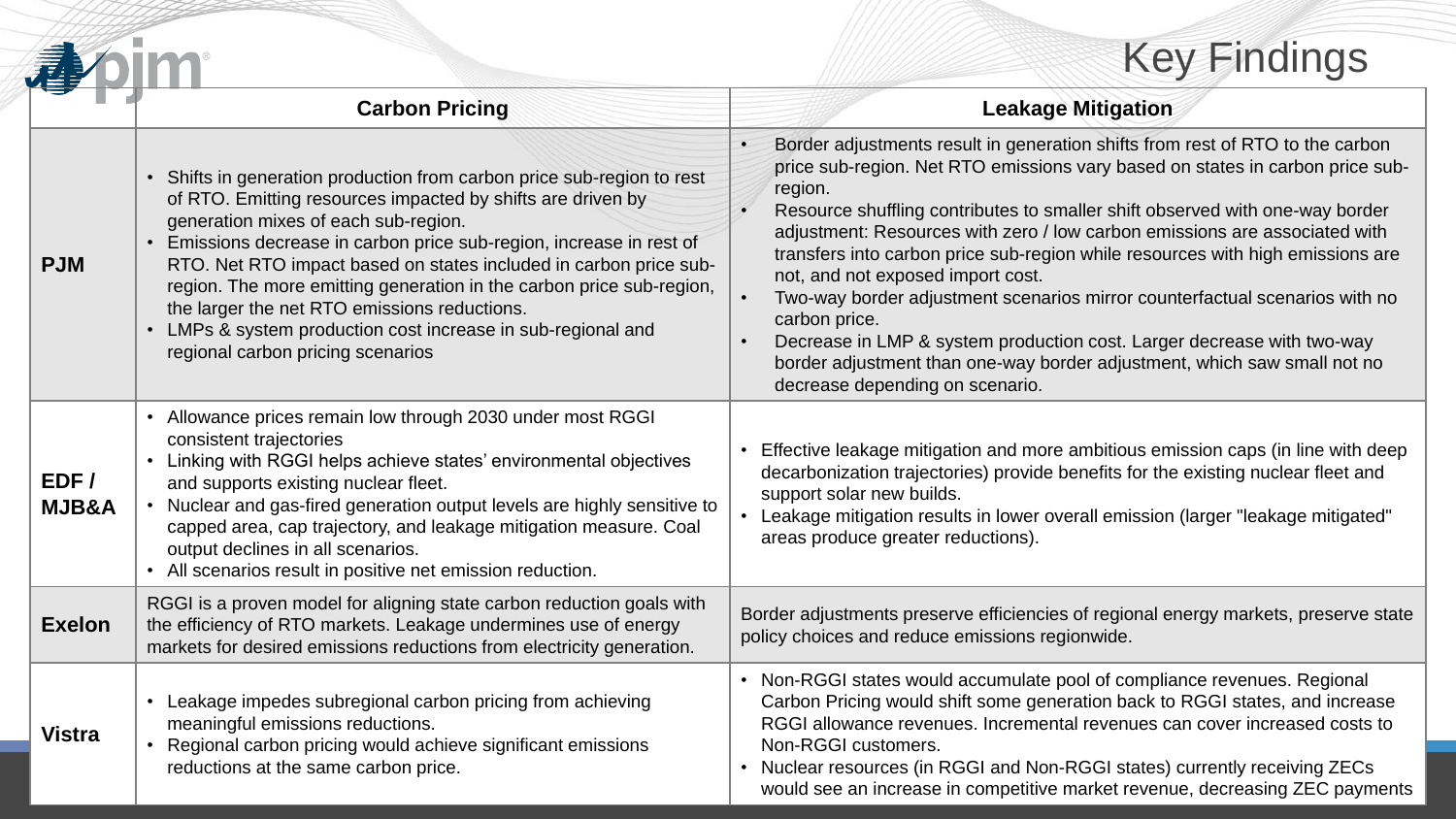## Key Findings (continued)

|                                       | <b>Key Findings (continued)</b>                                                                                                                                                                                                                                                                                                                                                                                                                                 |                                                                                                                                                                                                                                                                                                                                                                                               |  |
|---------------------------------------|-----------------------------------------------------------------------------------------------------------------------------------------------------------------------------------------------------------------------------------------------------------------------------------------------------------------------------------------------------------------------------------------------------------------------------------------------------------------|-----------------------------------------------------------------------------------------------------------------------------------------------------------------------------------------------------------------------------------------------------------------------------------------------------------------------------------------------------------------------------------------------|--|
|                                       | <b>Carbon Pricing</b>                                                                                                                                                                                                                                                                                                                                                                                                                                           | <b>Leakage Mitigation</b>                                                                                                                                                                                                                                                                                                                                                                     |  |
| <b>Monitoring</b><br><b>Analytics</b> | A consistent carbon price in the PJM region would be the most efficient way to implement a social decision to limit carbon.<br>The use of inconsistent implied carbon prices by states is inconsistent with an efficient market and inconsistent with the least cost approach to<br>meeting state environmental goals.                                                                                                                                          |                                                                                                                                                                                                                                                                                                                                                                                               |  |
| E3/EPSA                               | • Policies that regulate carbon directly result in the lowest-cost emissions reductions.<br>• A regionwide, technology-neutral Clean Energy Standard (CES) approaches the<br>efficiency of a direct carbon policy in achieving low-cost emissions reductions.<br>• Renewable resources play a significant role in decarbonizing the PJM system in all<br>scenarios.<br>• Current clean energy policies are costly and ineffective at reducing carbon emissions. | Expansion of RGGI to all PJM states is another<br>approach that would eliminate leakage and<br>improve the effectiveness of this program at<br>reducing GHG emissions.                                                                                                                                                                                                                        |  |
| <b>ICF / VA DEQ</b>                   | • RGGI allowance prices remain low, from \$4/ton in 2022 to \$5.50/ton in 2030<br>N/A<br>• Under the policy case imports increase in VA and in RGGI as a whole.                                                                                                                                                                                                                                                                                                 |                                                                                                                                                                                                                                                                                                                                                                                               |  |
| <b>ICF / PA DEP</b>                   | • RGGI allowance prices remain low, and decline in later years.                                                                                                                                                                                                                                                                                                                                                                                                 | • Allowance revenue investment in PA results<br>in reduction in conventional generation,<br>increase in renewable generation, and<br>smaller decline in total generation compared<br>to the policy case.<br>Similar trends across PJM for conventional<br>and renewable generation; however, total<br>generation increases rather than declines, in<br>part due to generation increase in VA. |  |
| <b>RFF</b>                            | RGGI allowance prices remain low. In study focused on PA, emissions leakage is<br>moderate.                                                                                                                                                                                                                                                                                                                                                                     | Broader study: Output-based allocation, while<br>resulting in an increase in emissions from<br>covered sources ultimately results in a reduced<br>leakage, and the least amount of emissions<br>across the region.<br>PA study: Output-based allowance allocation to<br>electricity producers mitigates leakage.                                                                              |  |